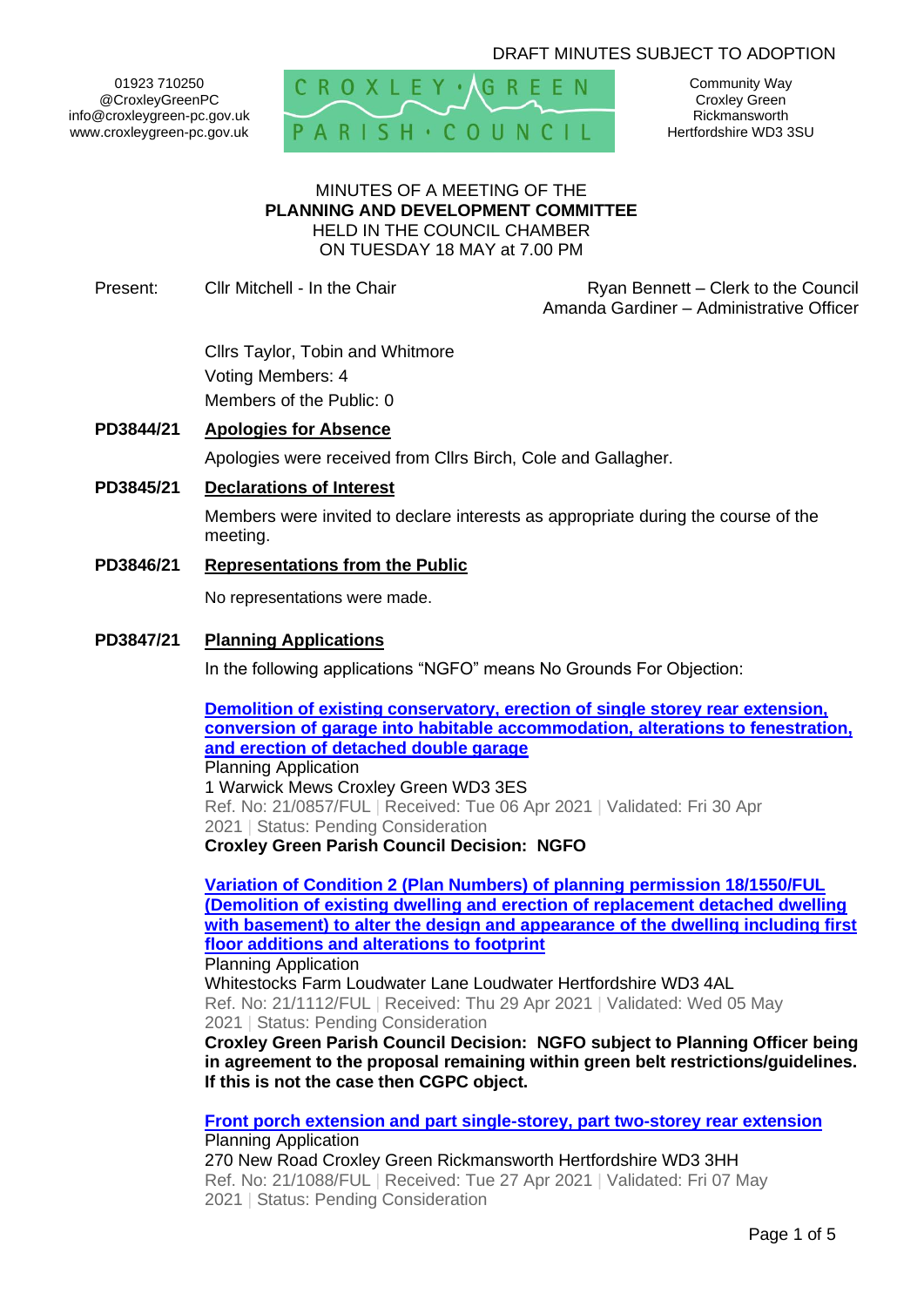**Croxley Green Parish Council Decision: CGPC have concerns that the front extension does not leave sufficient space for parking. If Planning Officer confirms parking space meets guidelines then CGPC have no concerns.**

# **PD3848/21 Recent Decisions by Three Rivers District Council**

## **Approved**

| <b>Application:</b>    | Loft conversion including hip-to-gable extension,<br>construction of rear dormer and insertion of front rooflights                                                                                                                                                                                                                     |
|------------------------|----------------------------------------------------------------------------------------------------------------------------------------------------------------------------------------------------------------------------------------------------------------------------------------------------------------------------------------|
| <b>Address:</b>        | 43 Dickinson Avenue Croxley Green WD3 3EU                                                                                                                                                                                                                                                                                              |
| <b>Application No:</b> | 21/0397/FUL                                                                                                                                                                                                                                                                                                                            |
| <b>CGPC Decision</b>   | CGPC objects to the gable end and suggest that a sussex                                                                                                                                                                                                                                                                                |
|                        | hip is more in keeping.                                                                                                                                                                                                                                                                                                                |
| <b>TRDC Decision</b>   | Approved                                                                                                                                                                                                                                                                                                                               |
| <b>Application:</b>    | Single storey rear extension and rear patio                                                                                                                                                                                                                                                                                            |
| <b>Address:</b>        | 10 Links Way Croxley Green WD3 3RQ                                                                                                                                                                                                                                                                                                     |
| <b>Application No:</b> | 21/0616/FUL                                                                                                                                                                                                                                                                                                                            |
| <b>CGPC Decision</b>   | NGFO subject to neighbour comments                                                                                                                                                                                                                                                                                                     |
| <b>TRDC Decision</b>   | Approved                                                                                                                                                                                                                                                                                                                               |
| <b>Application:</b>    | Variation of Condition 2 (Plan numbers) and Condition 3<br>(materials to match) pursuant to planning permission<br>19/2282/FUL: To allow for alterations to fenestration detail.<br>and changes to external materials including alterations<br>from render to facing brick and provision of black<br>aluminum framed windows and door. |
| <b>Address:</b>        | 235 New Road Croxley Green WD3 3HE                                                                                                                                                                                                                                                                                                     |
| <b>Application No:</b> | 21/0577/FUL                                                                                                                                                                                                                                                                                                                            |
| <b>CGPC Decision</b>   | On the understanding that render is removed to show                                                                                                                                                                                                                                                                                    |
|                        | brick, CGPC are fully supportive of this application.                                                                                                                                                                                                                                                                                  |
| <b>TRDC Decision</b>   | Approved                                                                                                                                                                                                                                                                                                                               |
| <b>Application:</b>    | Demolition of existing conservatory and construction of<br>single storey rear extension, conversion of existing garage<br>into habitable accommodation and alterations to<br>fenestration                                                                                                                                              |
| <b>Address:</b>        | 16 New Road Croxley Green WD3 3EL                                                                                                                                                                                                                                                                                                      |
| <b>Application No:</b> | 21/0659/FUL                                                                                                                                                                                                                                                                                                                            |
| <b>CGPC Decision</b>   | NGFO subject to neighbour comments                                                                                                                                                                                                                                                                                                     |
| <b>TRDC Decision</b>   | Approved                                                                                                                                                                                                                                                                                                                               |
| <b>Application:</b>    | Variation of Condition 2 (Approved Plans) of planning<br>permission 18/0970/FUL: (Construction of two bedroom<br>detached dwelling to rear of 4 Scots Hill accessed via<br>Windmill Drive) to allow alterations to layout including<br>resiting of garage                                                                              |
| <b>Address:</b>        | 4 Scots Hill Croxley Green WD3 3AD                                                                                                                                                                                                                                                                                                     |
| <b>Application No:</b> | 20/1343/FUL                                                                                                                                                                                                                                                                                                                            |
| <b>CGPC Decision</b>   | CGPC has no comment other than to note the close                                                                                                                                                                                                                                                                                       |
|                        | proximity to the pub and recommends a condition that                                                                                                                                                                                                                                                                                   |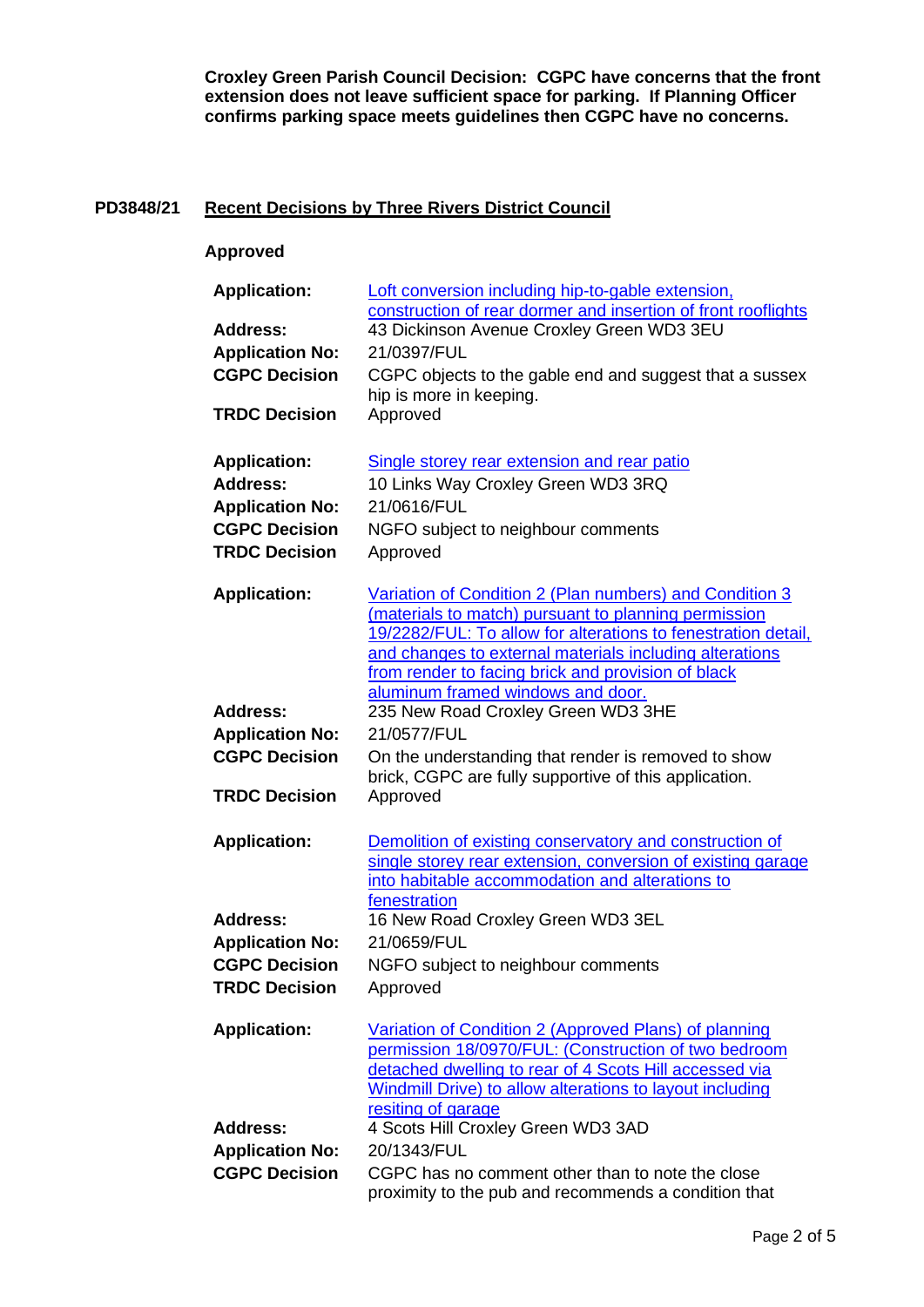| <b>TRDC Decision</b>                           | states "no resident of this property can have the right to<br>object to the normal business of the pub next door"<br>Approved                                                                                                          |
|------------------------------------------------|----------------------------------------------------------------------------------------------------------------------------------------------------------------------------------------------------------------------------------------|
| <b>Application:</b>                            | Demolition of rear conservatory and construction of single<br>storey rear extension, single storey front extension and two<br>storey side extension with extension to roof including loft<br>conversion and installation of rooflights |
| <b>Address:</b>                                | 115 Springfield Close Croxley Green WD3 3HG                                                                                                                                                                                            |
| <b>Application No:</b>                         | 21/0518/FUL                                                                                                                                                                                                                            |
| <b>CGPC Decision</b>                           | NGFO subject to neighbours comments taken into<br>consideration and building work should be restricted to<br>permitted building hours.                                                                                                 |
| <b>TRDC Decision</b>                           | Approved                                                                                                                                                                                                                               |
| <b>Application:</b>                            | Part single, part two storey rear extension and rear<br>rooflights                                                                                                                                                                     |
| <b>Address:</b>                                | 17 Beechcroft Avenue Croxley Green WD3 3EG                                                                                                                                                                                             |
| <b>Application No:</b>                         | 21/0672/FUL                                                                                                                                                                                                                            |
| <b>CGPC Decision</b>                           | NGFO subject to neighbours comments taken into<br>consideration                                                                                                                                                                        |
| <b>TRDC Decision</b>                           | Approved                                                                                                                                                                                                                               |
| <b>Application:</b>                            | <b>Single storey rear extension</b>                                                                                                                                                                                                    |
| <b>Address:</b>                                | 49 Dickinson Square Croxley Green WD3 3EY                                                                                                                                                                                              |
| <b>Application No:</b>                         | 21/0331/FUL                                                                                                                                                                                                                            |
| <b>CGPC Decision</b>                           | <b>NGFO</b>                                                                                                                                                                                                                            |
| <b>TRDC Decision</b>                           | Approved                                                                                                                                                                                                                               |
| <b>Application:</b>                            | Loft conversion including increase in ridge height, rear                                                                                                                                                                               |
|                                                |                                                                                                                                                                                                                                        |
|                                                | dormer window and front rooflights                                                                                                                                                                                                     |
| <b>Address:</b>                                | 175A New Road Croxley Green WD3 3HB                                                                                                                                                                                                    |
| <b>Application No:</b>                         | 21/0639/FUL                                                                                                                                                                                                                            |
| <b>CGPC Decision</b>                           | CGPC consider this application an overdevelopment of the<br>site, but it is an improvement on the previous application.<br>Neighbours comments should be taken into account.                                                           |
| <b>TRDC Decision</b>                           | Approved                                                                                                                                                                                                                               |
|                                                |                                                                                                                                                                                                                                        |
| <b>Application:</b><br><b>Address:</b>         | <b>Alterations to existing rear conservatory</b>                                                                                                                                                                                       |
| <b>Application No:</b>                         | 26 Warwick Way Croxley Green WD3 3SA<br>21/0574/FUL                                                                                                                                                                                    |
| <b>CGPC Decision</b>                           | NGFO subject to neighbours comments taken into                                                                                                                                                                                         |
| <b>TRDC Decision</b>                           | consideration<br>Approved                                                                                                                                                                                                              |
| <b>Application:</b>                            | Increase in height of existing side/rear extension and<br>replacement of flat roof with pitched roof and alterations to                                                                                                                |
| <b>Address:</b>                                | fenestration<br>32 Dulwich Way Croxley Green Rickmansworth<br>Hertfordshire WD3 3PY                                                                                                                                                    |
|                                                | 21/0780/FUL                                                                                                                                                                                                                            |
| <b>Application No:</b><br><b>CGPC Decision</b> | NGFO subject to neighbours comments taken into<br>consideration                                                                                                                                                                        |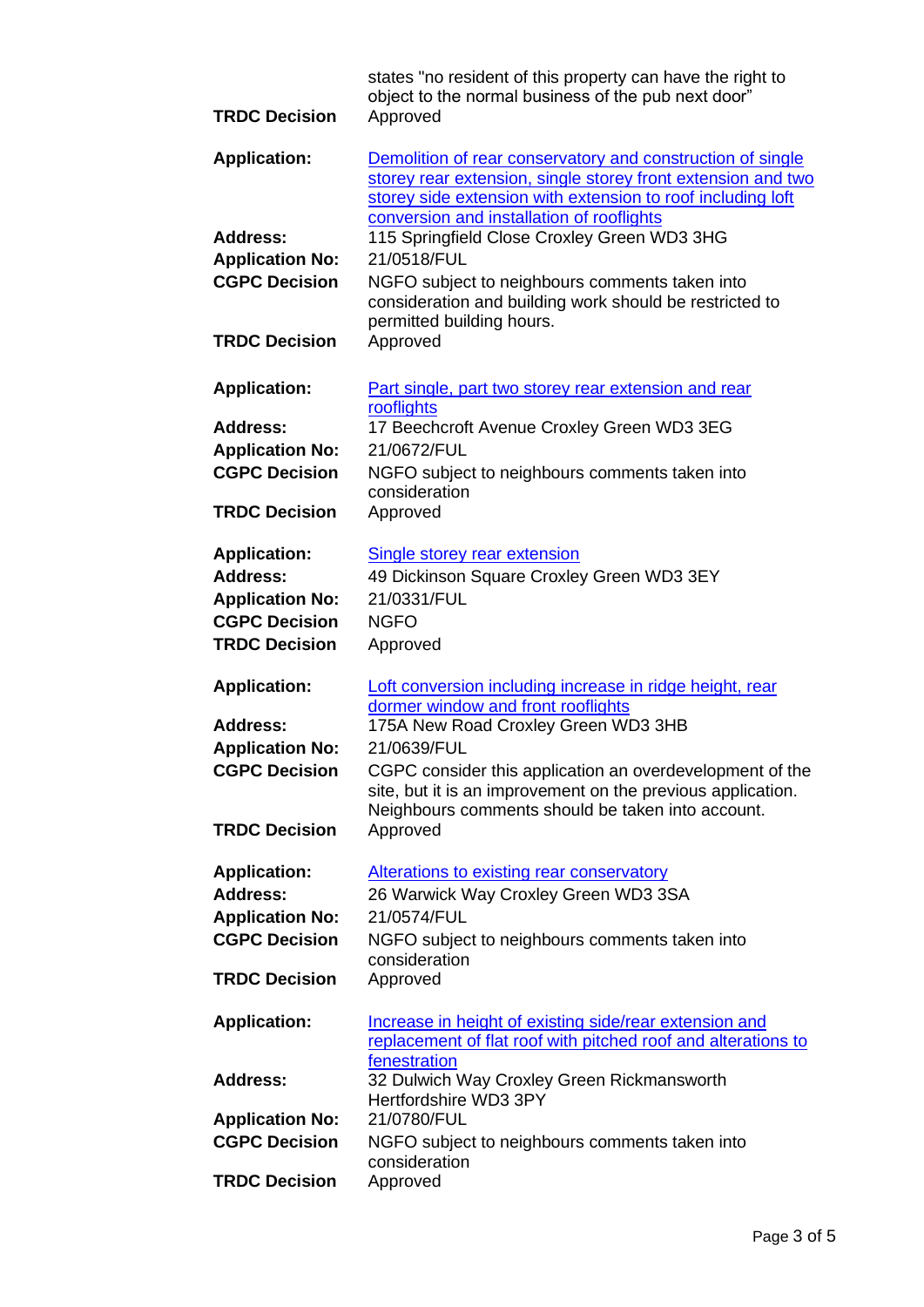| <b>Application:</b>        | Single storey side and rear extension, alterations to roof<br>form of existing side and rear extension and front porch                                                                                                                                                                                                                                                                                                                                                                                                                                                                                                                                                       |
|----------------------------|------------------------------------------------------------------------------------------------------------------------------------------------------------------------------------------------------------------------------------------------------------------------------------------------------------------------------------------------------------------------------------------------------------------------------------------------------------------------------------------------------------------------------------------------------------------------------------------------------------------------------------------------------------------------------|
| <b>Address:</b>            | 123 Frankland Road Croxley Green WD3 3AS                                                                                                                                                                                                                                                                                                                                                                                                                                                                                                                                                                                                                                     |
| <b>Application No:</b>     | 21/0496/FUL                                                                                                                                                                                                                                                                                                                                                                                                                                                                                                                                                                                                                                                                  |
| <b>CGPC Decision</b>       | CGPC objects for the following reason:<br>The proposed porch detracts from the symmetry of the<br>semi-detached houses and obscures the bay window<br>which is characteristic of the street scene.<br>If the officer is minded to approve, CGPC does not request<br>that it is called into the TRDC planning committee.<br>Amended Drawing dated 13 May 2021, after CGPC<br>comments were submitted.                                                                                                                                                                                                                                                                         |
| <b>TRDC Decision</b>       | Approved                                                                                                                                                                                                                                                                                                                                                                                                                                                                                                                                                                                                                                                                     |
| <b>Application:</b>        | <b>Erection of front dormer</b>                                                                                                                                                                                                                                                                                                                                                                                                                                                                                                                                                                                                                                              |
| <b>Address:</b>            | 110 Links Way Croxley Green WD3 3RN                                                                                                                                                                                                                                                                                                                                                                                                                                                                                                                                                                                                                                          |
| <b>Application No:</b>     | 21/0657/FUL                                                                                                                                                                                                                                                                                                                                                                                                                                                                                                                                                                                                                                                                  |
| <b>CGPC Decision</b>       | NGFO subject to neighbours comments taken into<br>consideration                                                                                                                                                                                                                                                                                                                                                                                                                                                                                                                                                                                                              |
| <b>TRDC Decision</b>       | Approved                                                                                                                                                                                                                                                                                                                                                                                                                                                                                                                                                                                                                                                                     |
| <b>Refused</b>             |                                                                                                                                                                                                                                                                                                                                                                                                                                                                                                                                                                                                                                                                              |
| <b>Application:</b>        | Loft conversion including hip to gable roof alterations, rear<br>dormer window, front rooflights, two storey side extension<br>with associated alterations to garage and single rear<br>extension                                                                                                                                                                                                                                                                                                                                                                                                                                                                            |
| <b>Address:</b>            | 2 Richmond Way Croxley Green WD3 3SE                                                                                                                                                                                                                                                                                                                                                                                                                                                                                                                                                                                                                                         |
| <b>Application No:</b>     | 21/0648/FUL                                                                                                                                                                                                                                                                                                                                                                                                                                                                                                                                                                                                                                                                  |
| <b>CGPC Decision:</b>      | CGPC suggest that a sussex hip is more in keeping and<br>would match the slope of the bay.                                                                                                                                                                                                                                                                                                                                                                                                                                                                                                                                                                                   |
| <b>TRDC Decision:</b>      | Refused                                                                                                                                                                                                                                                                                                                                                                                                                                                                                                                                                                                                                                                                      |
|                            | Refusal Reason: The proposed hip-to-gable roof<br>extension, two storey side extension and rear dormer<br>window, by virtue of their cumulative scale, elevated bulk<br>and disproportionality to the host roofslope and visibility<br>from the streetscene would adversely affect the visual<br>amenity of the host dwelling and wider area. As such the<br>proposal is contrary to Policy CP12 of the Core Strategy<br>(adopted 2011), Policy DM1 and Appendix 2 of the<br>Development Management Policies document (adopted<br>July 2013) and Policy CA2 and Appendices B and C of the<br>Croxley Green Neighbourhood Plan Referendum Version<br>(adopted December 2018). |
| Withdrawn<br>None Advised. |                                                                                                                                                                                                                                                                                                                                                                                                                                                                                                                                                                                                                                                                              |

# **PD3849/21 Appeals Against Planning Decisions**

None Advised.

**PD3850/21 Update on Recent Objections** None advised.